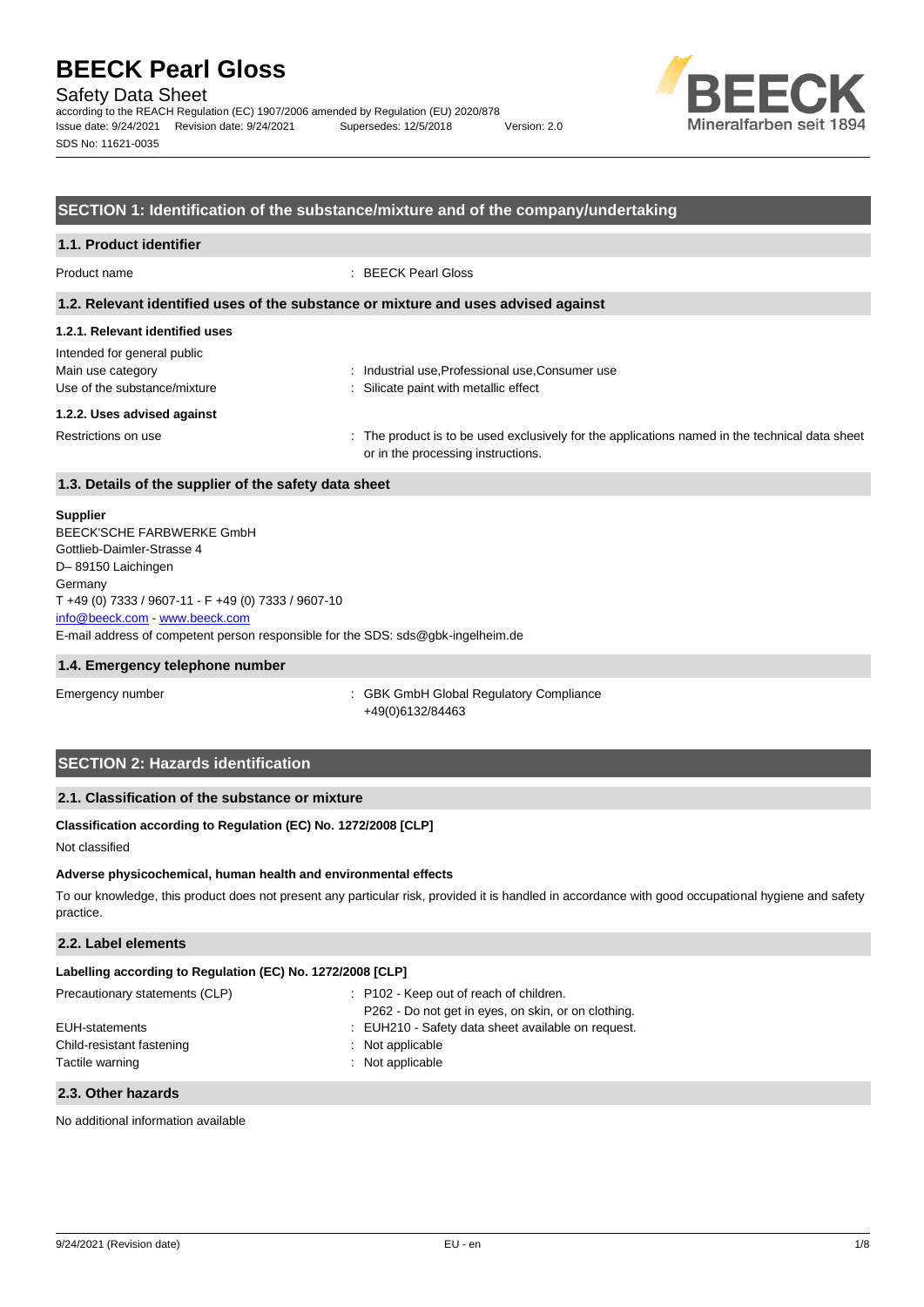Safety Data Sheet

according to the REACH Regulation (EC) 1907/2006 amended by Regulation (EU) 2020/878 SDS No: 11621-0035



# **SECTION 3: Composition/information on ingredients**

# **3.1. Substances**

Not applicable

# **3.2. Mixtures**

This mixture does not contain any substances to be mentioned according to the criteria of section 3.2 of REACH Annex II

# **SECTION 4: First aid measures**

### **4.1. Description of first aid measures**

| First-aid measures after inhalation   | : Remove person to fresh air and keep comfortable for breathing. |
|---------------------------------------|------------------------------------------------------------------|
| First-aid measures after skin contact | Wash skin with plenty of water.                                  |
| First-aid measures after eye contact  | Rinse eyes with water as a precaution.                           |
| First-aid measures after ingestion    | : Call a poison center or a doctor if you feel unwell.           |
|                                       |                                                                  |

# **4.2. Most important symptoms and effects, both acute and delayed**

No additional information available

# **4.3. Indication of any immediate medical attention and special treatment needed**

Treat symptomatically.

| <b>SECTION 5: Firefighting measures</b>                    |                                                                                                                                             |  |
|------------------------------------------------------------|---------------------------------------------------------------------------------------------------------------------------------------------|--|
| 5.1. Extinguishing media                                   |                                                                                                                                             |  |
| Suitable extinguishing media                               | : Water spray. Dry powder. Foam. Carbon dioxide.                                                                                            |  |
| 5.2. Special hazards arising from the substance or mixture |                                                                                                                                             |  |
| Hazardous decomposition products in case of fire           | : Toxic fumes may be released.                                                                                                              |  |
| 5.3. Advice for firefighters                               |                                                                                                                                             |  |
| Protection during firefighting                             | : Do not attempt to take action without suitable protective equipment. Self-contained<br>breathing apparatus. Complete protective clothing. |  |

| <b>SECTION 6: Accidental release measures</b>                            |                                                                                                                                                                |  |
|--------------------------------------------------------------------------|----------------------------------------------------------------------------------------------------------------------------------------------------------------|--|
| 6.1. Personal precautions, protective equipment and emergency procedures |                                                                                                                                                                |  |
| 6.1.1. For non-emergency personnel                                       |                                                                                                                                                                |  |
| Emergency procedures                                                     | : Ventilate spillage area.                                                                                                                                     |  |
| 6.1.2. For emergency responders                                          |                                                                                                                                                                |  |
| Protective equipment                                                     | : Do not attempt to take action without suitable protective equipment. For further information<br>refer to section 8: "Exposure controls/personal protection". |  |
| 6.2. Environmental precautions                                           |                                                                                                                                                                |  |
| Avoid release to the environment.                                        |                                                                                                                                                                |  |
| 6.3. Methods and material for containment and cleaning up                |                                                                                                                                                                |  |
| Methods for cleaning up<br>Other information                             | : Take up liquid spill into absorbent material.<br>: Dispose of materials or solid residues at an authorized site.                                             |  |
| 6.4. Reference to other sections                                         |                                                                                                                                                                |  |
| For further information refer to section 13.                             |                                                                                                                                                                |  |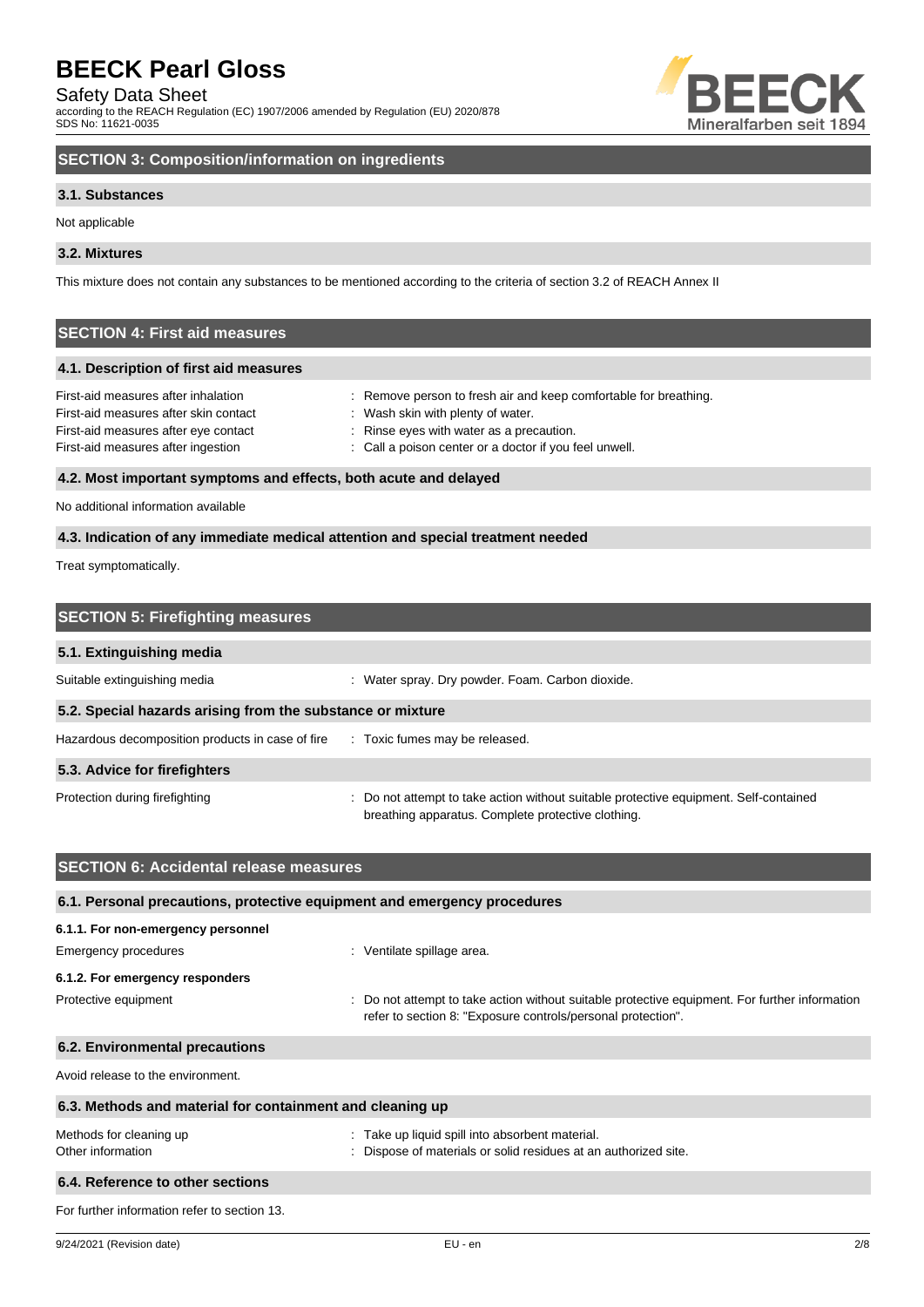# Safety Data Sheet

according to the REACH Regulation (EC) 1907/2006 amended by Regulation (EU) 2020/878 SDS No: 11621-0035



# **SECTION 7: Handling and storage**

# **7.1. Precautions for safe handling**

Precautions for safe handling state is ensure good ventilation of the work station. Wear personal protective equipment. Hygiene measures states of the state of the control of the cat, drink or smoke when using this product. Always wash hands after handling the product.

# **7.2. Conditions for safe storage, including any incompatibilities**

| Storage conditions  | : Store in a |
|---------------------|--------------|
| Storage temperature | $: 5-25$ °C  |

: Store in a well-ventilated place. Keep cool.

# **7.3. Specific end use(s)**

See Section 1.

# **SECTION 8: Exposure controls/personal protection**

#### **8.1. Control parameters**

### **8.1.1 National occupational exposure and biological limit values**

No additional information available

# **8.1.2. Recommended monitoring procedures**

No additional information available

# **8.1.3. Air contaminants formed**

No additional information available

# **8.1.4. DNEL and PNEC**

No additional information available

#### **8.1.5. Control banding**

No additional information available

# **8.2. Exposure controls**

# **8.2.1. Appropriate engineering controls**

#### **Appropriate engineering controls:**

Ensure good ventilation of the work station.

#### **8.2.2. Personal protection equipment**

**Personal protective equipment symbol(s):**



# **8.2.2.1. Eye and face protection**

**Eye protection:** Safety glasses

**8.2.2.2. Skin protection**

**Skin and body protection:** Wear suitable protective clothing

**Hand protection:** Protective gloves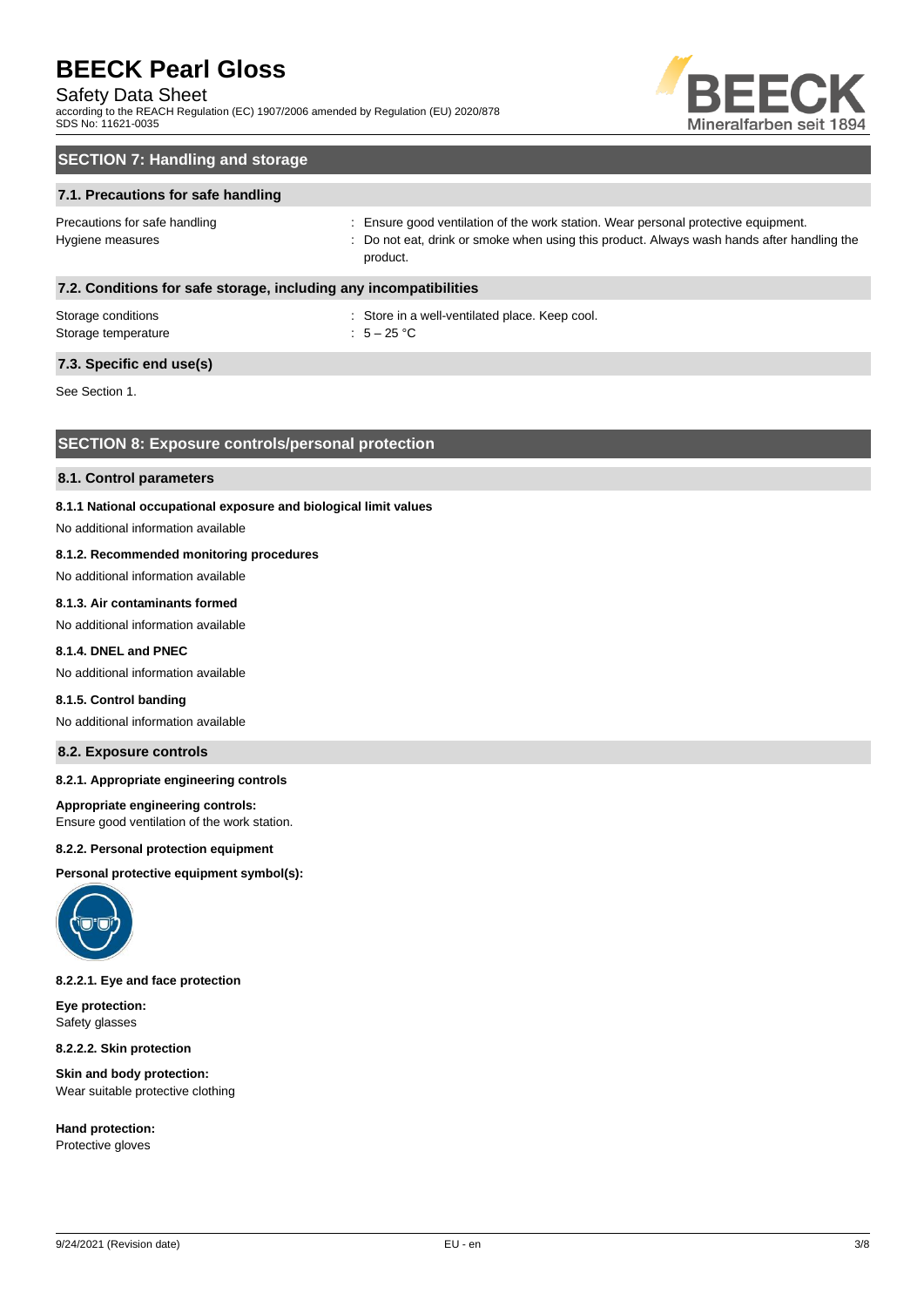# Safety Data Sheet

according to the REACH Regulation (EC) 1907/2006 amended by Regulation (EU) 2020/878 SDS No: 11621-0035

# **8.2.2.3. Respiratory protection**

#### **Respiratory protection:**

In case of insufficient ventilation, wear suitable respiratory equipment

#### **8.2.2.4. Thermal hazards**

No additional information available

### **8.2.3. Environmental exposure controls**

# **Environmental exposure controls:**

Avoid release to the environment.

# **SECTION 9: Physical and chemical properties**

# **9.1. Information on basic physical and chemical properties**

| Physical state                                  | Liquid<br>$\ddot{\cdot}$ |  |
|-------------------------------------------------|--------------------------|--|
| Colour                                          | Metallic, Gold, Silver.  |  |
| Odour                                           | Mild.                    |  |
| Odour threshold                                 | Not available            |  |
| Melting point                                   | Not available            |  |
| Freezing point                                  | Not available            |  |
| Boiling point                                   | Not available            |  |
| Flammability                                    | Not applicable           |  |
| <b>Explosive limits</b>                         | Not available            |  |
| Lower explosive limit (LEL)                     | Not available            |  |
| Upper explosive limit (UEL)                     | Not available            |  |
| Flash point                                     | Not available            |  |
| Auto-ignition temperature                       | : Not available          |  |
| Decomposition temperature                       | Not available            |  |
| рH                                              | 11 ISO 4316              |  |
| Viscosity, kinematic                            | Not available            |  |
| Viscosity, dynamic                              | $1500$ mPa $\cdot$ s     |  |
| Solubility                                      | Not available            |  |
| Partition coefficient n-octanol/water (Log Kow) | Not available            |  |
| Vapour pressure                                 | Not available            |  |
| Vapour pressure at 50 °C                        | Not available            |  |
| Density                                         | $1.2$ g/cm <sup>3</sup>  |  |
| Relative density                                | Not available            |  |
| Relative vapour density at 20 °C                | Not available            |  |
| Particle size                                   | Not applicable           |  |
| Particle size distribution                      | Not applicable           |  |
| Particle shape                                  | Not applicable           |  |
| Particle aspect ratio                           | Not applicable           |  |
| Particle aggregation state                      | Not applicable           |  |
| Particle agglomeration state                    | Not applicable           |  |
| Particle specific surface area                  | Not applicable           |  |
| Particle dustiness                              | Not applicable           |  |
|                                                 |                          |  |

# **9.2. Other information**

# **9.2.1. Information with regard to physical hazard classes**

No additional information available

#### **9.2.2. Other safety characteristics**

VOC content : ≤ 2 g/l

# **SECTION 10: Stability and reactivity**

# **10.1. Reactivity**

The product is non-reactive under normal conditions of use, storage and transport.

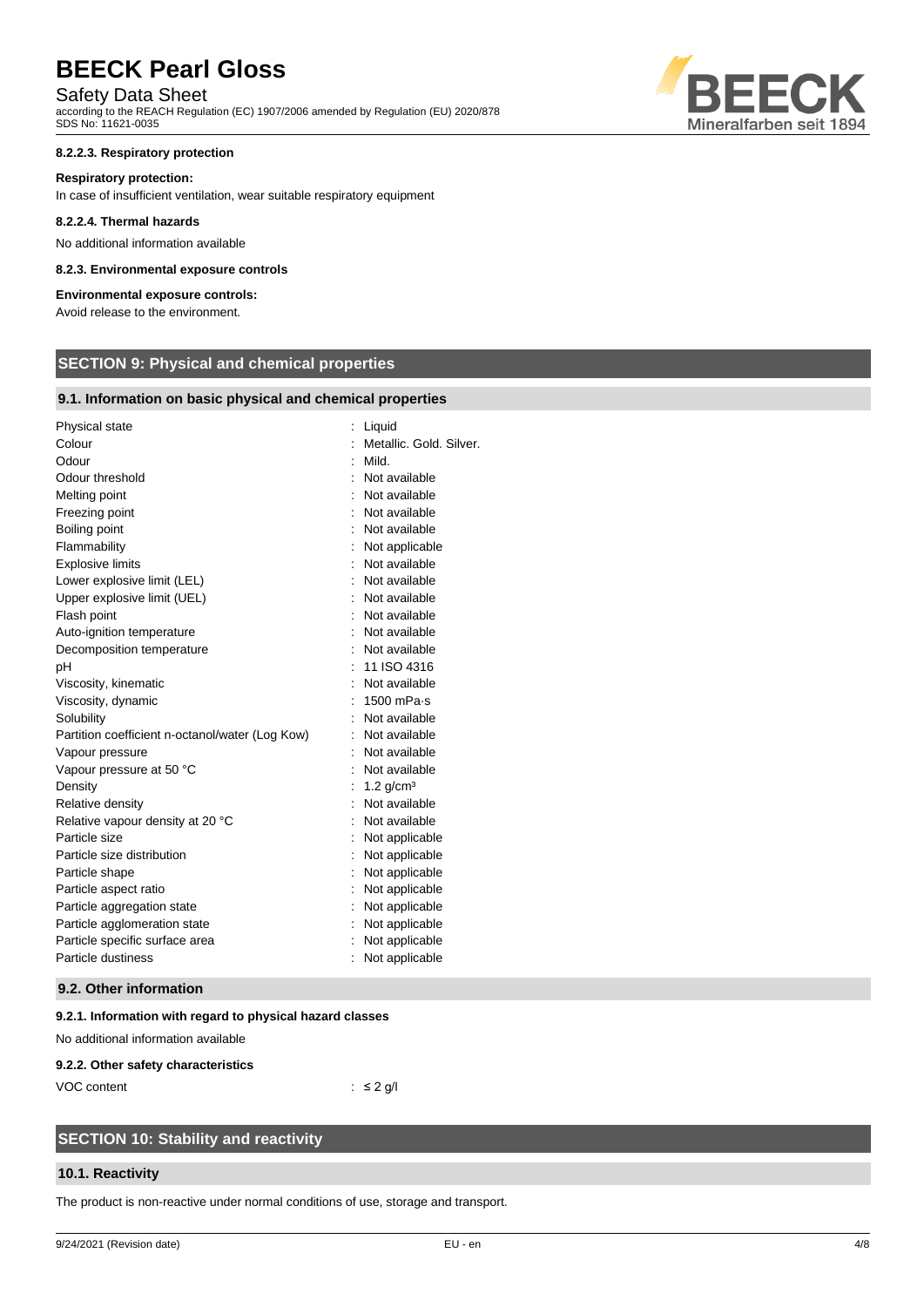Safety Data Sheet

according to the REACH Regulation (EC) 1907/2006 amended by Regulation (EU) 2020/878 SDS No: 11621-0035



# **10.2. Chemical stability**

Stable under normal conditions.

### **10.3. Possibility of hazardous reactions**

No dangerous reactions known under normal conditions of use.

# **10.4. Conditions to avoid**

None under recommended storage and handling conditions (see section 7).

# **10.5. Incompatible materials**

No additional information available

# **10.6. Hazardous decomposition products**

Under normal conditions of storage and use, hazardous decomposition products should not be produced.

# **SECTION 11: Toxicological information**

# **11.1. Information on hazard classes as defined in Regulation (EC) No 1272/2008**

| Acute toxicity (oral)             | : Not classified |
|-----------------------------------|------------------|
| Acute toxicity (dermal)           | : Not classified |
| Acute toxicity (inhalation)       | : Not classified |
| Skin corrosion/irritation         | : Not classified |
|                                   | pH: 11 ISO 4316  |
| Serious eye damage/irritation     | : Not classified |
|                                   | pH: 11 ISO 4316  |
| Respiratory or skin sensitisation | : Not classified |
| Germ cell mutagenicity            | : Not classified |
| Carcinogenicity                   | : Not classified |
| Reproductive toxicity             | : Not classified |
| STOT-single exposure              | : Not classified |
| STOT-repeated exposure            | : Not classified |
| Aspiration hazard                 | : Not classified |
|                                   |                  |

### **11.2. Information on other hazards**

No additional information available

| <b>SECTION 12: Ecological information</b>                                                                                                        |                                                                                                                                                                    |  |  |
|--------------------------------------------------------------------------------------------------------------------------------------------------|--------------------------------------------------------------------------------------------------------------------------------------------------------------------|--|--|
| 12.1. Toxicity                                                                                                                                   |                                                                                                                                                                    |  |  |
| Ecology - general<br>Hazardous to the aquatic environment, short-term<br>(acute)<br>Hazardous to the aquatic environment, long-term<br>(chronic) | : The product is not considered harmful to aquatic organisms nor to cause long-term adverse<br>effects in the environment.<br>: Not classified<br>: Not classified |  |  |
| 12.2. Persistence and degradability                                                                                                              |                                                                                                                                                                    |  |  |
| No additional information available                                                                                                              |                                                                                                                                                                    |  |  |
| 12.3. Bioaccumulative potential                                                                                                                  |                                                                                                                                                                    |  |  |
| No additional information available                                                                                                              |                                                                                                                                                                    |  |  |
| 12.4. Mobility in soil                                                                                                                           |                                                                                                                                                                    |  |  |
| No additional information available                                                                                                              |                                                                                                                                                                    |  |  |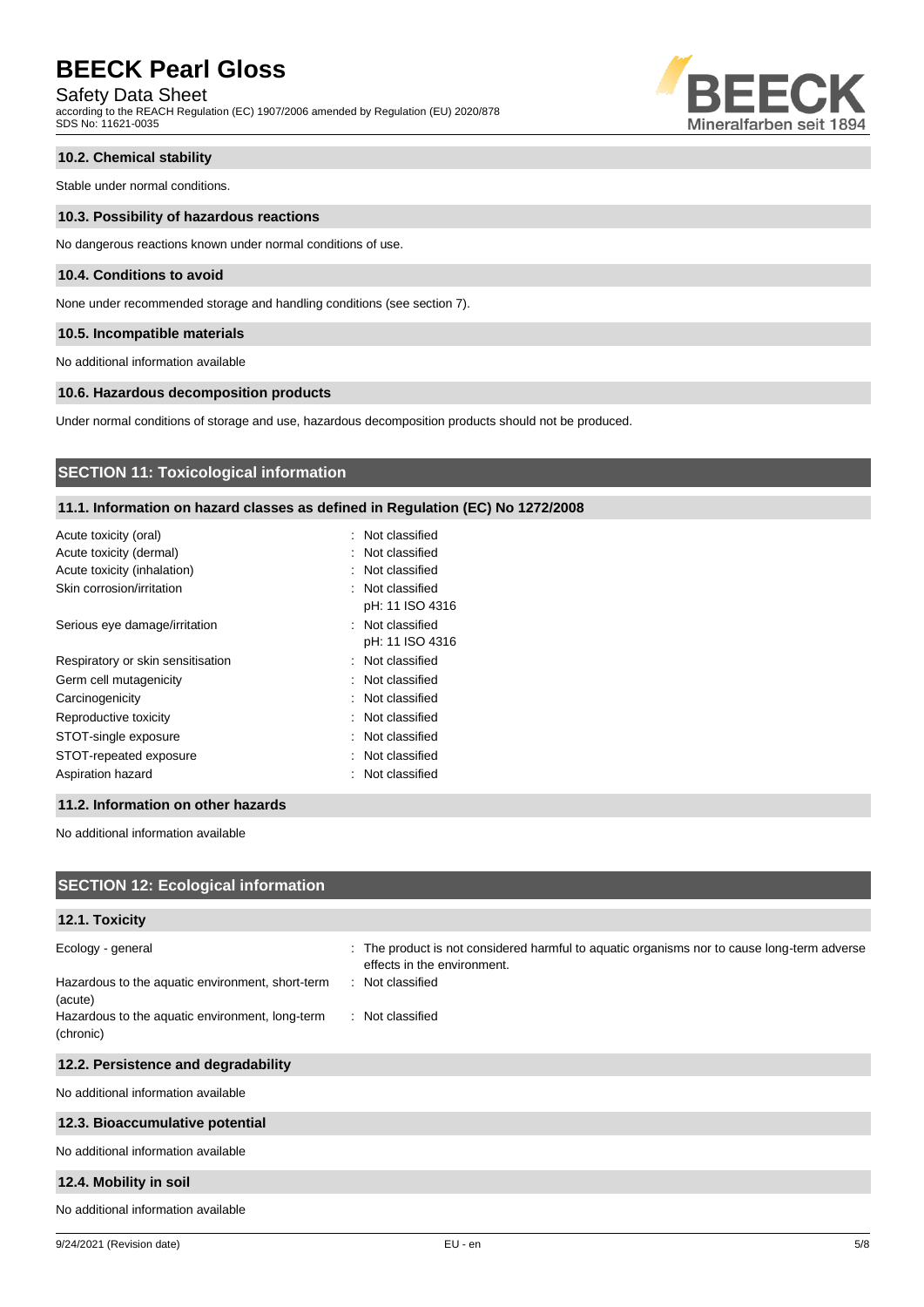# Safety Data Sheet

according to the REACH Regulation (EC) 1907/2006 amended by Regulation (EU) 2020/878 SDS No: 11621-0035



# **12.5. Results of PBT and vPvB assessment**

No additional information available

### **12.6. Endocrine disrupting properties**

No additional information available

# **12.7. Other adverse effects**

No additional information available

# **SECTION 13: Disposal considerations**

# **13.1. Waste treatment methods**

Waste treatment methods : Dispose of contents/container in accordance with licensed collector's sorting instructions. European List of Waste (LoW) code : 08 01 12 - waste paint and varnish other than those mentioned in 08 01 11

# **SECTION 14: Transport information**

# In accordance with ADR / IMDG / IATA / ADN / RID

| <b>ADR</b>                             | <b>IMDG</b>                  | <b>IATA</b>   | <b>ADN</b>    | <b>RID</b>    |
|----------------------------------------|------------------------------|---------------|---------------|---------------|
|                                        | 14.1. UN number or ID number |               |               |               |
| Not regulated                          | Not regulated                | Not regulated | Not regulated | Not regulated |
| 14.2. UN proper shipping name          |                              |               |               |               |
| Not regulated                          | Not regulated                | Not regulated | Not regulated | Not regulated |
| 14.3. Transport hazard class(es)       |                              |               |               |               |
| Not regulated                          | Not regulated                | Not regulated | Not regulated | Not regulated |
| 14.4. Packing group                    |                              |               |               |               |
| Not regulated                          | Not regulated                | Not regulated | Not regulated | Not regulated |
| 14.5. Environmental hazards            |                              |               |               |               |
| Not regulated                          | Not regulated                | Not regulated | Not regulated | Not regulated |
| No supplementary information available |                              |               |               |               |

# **14.6. Special precautions for user**

**Overland transport**

Not regulated

# **Transport by sea**

Not regulated

**Air transport** Not regulated

**Inland waterway transport**

Not regulated

**Rail transport** Not regulated

# **14.7. Maritime transport in bulk according to IMO instruments**

Not applicable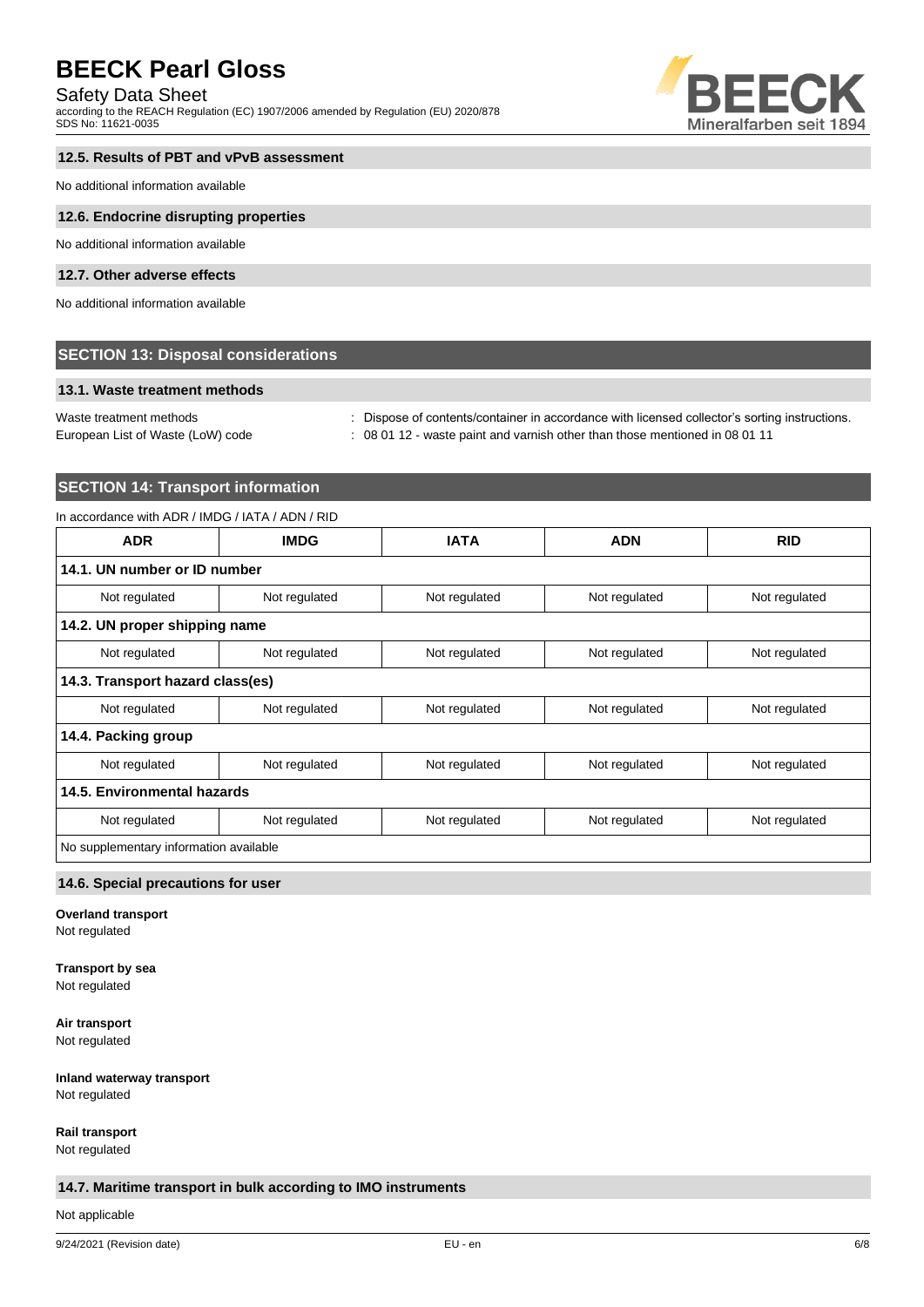Safety Data Sheet

according to the REACH Regulation (EC) 1907/2006 amended by Regulation (EU) 2020/878 SDS No: 11621-0035



# **SECTION 15: Regulatory information**

**15.1. Safety, health and environmental regulations/legislation specific for the substance or mixture**

# **15.1.1. EU-Regulations**

Contains no REACH substances with Annex XVII restrictions

Contains no substance on the REACH candidate list

Contains no REACH Annex XIV substances

Contains no substance subject to Regulation (EU) No 649/2012 of the European Parliament and of the Council of 4 July 2012 concerning the export and import of hazardous chemicals.

Contains no substance subject to Regulation (EU) No 2019/1021 of the European Parliament and of the Council of 20 June 2019 on persistent organic pollutants

Contains no substance subject to Regulation (EU) 2019/1148 of the European Parliament and of the Council of 20 June 2019 on the marketing and use of explosives precursors.

VOC content : ≤ 2 g/l

# **15.1.2. National regulations**

No additional information available

# **15.2. Chemical safety assessment**

No chemical safety assessment has been carried out

# **SECTION 16: Other information**

| Abbreviations and acronyms: |                                                                                                 |  |
|-----------------------------|-------------------------------------------------------------------------------------------------|--|
| <b>ADN</b>                  | European Agreement concerning the International Carriage of Dangerous Goods by Inland Waterways |  |
| <b>ADR</b>                  | European Agreement concerning the International Carriage of Dangerous Goods by Road             |  |
| <b>ATE</b>                  | <b>Acute Toxicity Estimate</b>                                                                  |  |
| <b>BCF</b>                  | <b>Bioconcentration factor</b>                                                                  |  |
| <b>BLV</b>                  | Biological limit value                                                                          |  |
| <b>BOD</b>                  | Biochemical oxygen demand (BOD)                                                                 |  |
| COD                         | Chemical oxygen demand (COD)                                                                    |  |
| <b>DMEL</b>                 | <b>Derived Minimal Effect level</b>                                                             |  |
| <b>DNEL</b>                 | Derived-No Effect Level                                                                         |  |
| EC-No.                      | European Community number                                                                       |  |
| <b>EC50</b>                 | Median effective concentration                                                                  |  |
| <b>EN</b>                   | European Standard                                                                               |  |
| <b>IARC</b>                 | International Agency for Research on Cancer                                                     |  |
| <b>IATA</b>                 | International Air Transport Association                                                         |  |
| <b>IMDG</b>                 | International Maritime Dangerous Goods                                                          |  |
| <b>LC50</b>                 | Median lethal concentration                                                                     |  |
| LD50                        | Median lethal dose                                                                              |  |
| LOAEL                       | Lowest Observed Adverse Effect Level                                                            |  |
| <b>NOAEC</b>                | No-Observed Adverse Effect Concentration                                                        |  |
| <b>NOAEL</b>                | No-Observed Adverse Effect Level                                                                |  |
| <b>NOEC</b>                 | No-Observed Effect Concentration                                                                |  |
| <b>OECD</b>                 | Organisation for Economic Co-operation and Development                                          |  |